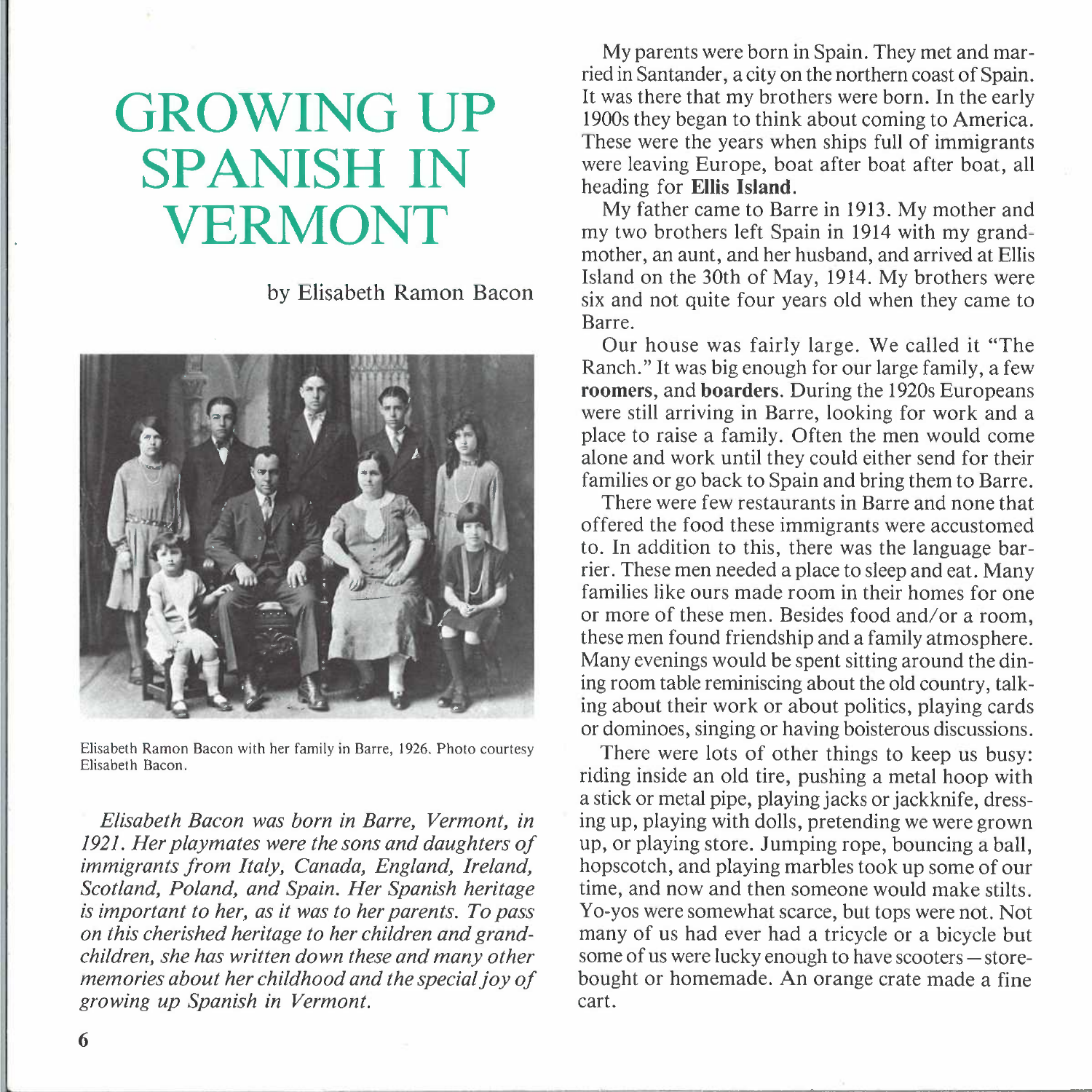Our barn, empty and clean, had a loft which was ideal on rainy days. My father let us use one of the garages for a clubhouse. We named it "The Rinkydink Club." We furnished it with a few old chairs, a table, and odds and ends. We would play school, house, or cut paper dolls from outdated pattern books or an old catalog.

## **A Spanish Home**

At home we were all very, very Spanish. My brothers, sisters, cousins, and I learned English from each other, in school, and from our friends. We were allowed to speak English among ourselves, but only Spanish was spoken during family conversations and at mealtime.

Sandwiches were unheard of for picnics, at least in my family. My mother would prepare the food on Saturday, and on Sunday morning she would pack it in a large, oval basket. Fried chicken or breaded veal cutlets, salad, bread, fruit, and pastry. We sat on a blanket under a tree. The boarders were always included, of course, and just before we ate Pa would check the area to see if there might be someone who had no one to picnic with.

We would sometimes, usually on a Sunday afternoon, go to the Ganadara house on Quarry Hill. There we would enjoy a spring lamb roasted on a spit or perhaps a piglet or veal.

In summer the Spanish Club sponsored picnics and in winter there were dances, an occasional **masquerade,** and banquets. They were held on the top floor of the Scampini Block and sometimes at the Redmen's Hall on Brook Street. Pa would buy long, **perforated** strips of tickets for us kids and we would exchange them for ice cream and soda. There was always a *rifa* or raffle and prizes were given to the lucky ticket holders. The women and young girls dressed up for the masquerades, complete with lace *mantillas* (scarves), *peinetas* (combs), and masks.

The younger children didn't dance, but Pa would always ask me to waltz with him. When the grownups took a break from a waltz, or from Spanish dances like the *paso doble* or *jota,* it was fun for us kids to

slip out of our shoes and slide across the floor in our stocking feet.

There were many *boleras* in the area where the men enjoyed Spanish bowling, outdoor style. These were not public bowling alleys; they were well-packed dirt alleys in the backyards of several local homes. It was a way for families and friends to get together.



Four boys enjoy a game of *bolos,* a Spanish game similar to bowling, 1929. Photo courtesy Josephine Aja Grijuela.

My parents talked a great deal about Spain, but I never sensed homesickness or regret that they had come to this country.

#### **Spanish Food**

With a large family and boarders to feed and to please, I would say that my mother's cooking was extraordinary. All the European women, including the Spanish, were faced with problems when they couldn't find the ingredients they were accustomed to using in the daily preparation of meals. There were many things that just weren't available in local markets. Neighborhood ethnic grocery stores slowly began to appear, but until then housewives had to substitute and **improvise.** 

Both our noon and evening meals were hearty. At noon there was usually soup and *cocido* or boiled din